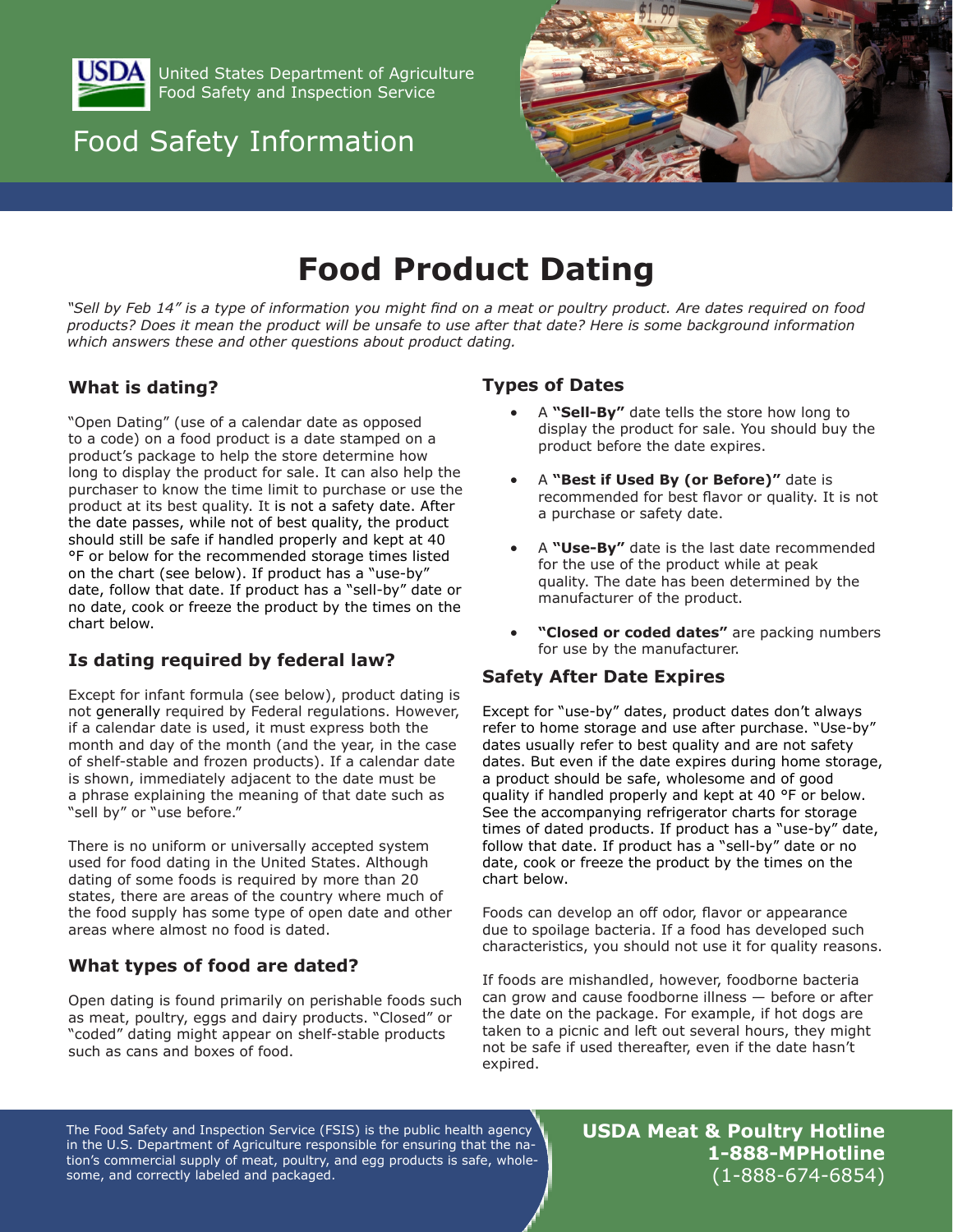Other examples of potential mishandling are products that have been: defrosted at room temperature more than two hours; cross contaminated; or handled by people who don't use practice sanitation. Make sure to follow the handling and preparation instructions on the label to ensure top quality and safety.

#### **Dating Infant Formula**

Federal regulations require a "use-by" date on the product label of infant formula under FDA inspection. If consumed by that date, the formula must contain not less than the quantity of each nutrient as described on the label. Formula must maintain an acceptable quality to pass through an ordinary bottle nipple. If stored too long, formula can separate and clog the nipple.

The "use-by" date is selected by the manufacturer, packer or distributor of the product on the basis of product analysis throughout its shelf life, tests, or other information. It is also based on the conditions of handling, storage, preparation, and use printed on the label. Do not buy or use baby formula after its "use-by" date.

#### **What do can codes mean?**

Cans must exhibit a packing code to enable tracking of the product in interstate commerce. This enables manufacturers to rotate their stock as well as to locate their products in the event of a recall.

These codes, which appear as a series of letters and/or numbers, might refer to the date or time of manufacture. They aren't meant for the consumer to interpret as "use-by" dates. There is no book or Web site that tells how to translate the codes into dates.

Cans may also display "open" or calendar dates. Usually these are "best if used by" dates for peak quality.

In general, high-acid canned foods such as tomatoes, grapefruit and pineapple will retain best quality on the shelf for 12 to 18 months; low-acid canned foods such as meat, poultry, fish and most vegetables will retain best quality on the shelf for 2 to 5 years  $-$  if the can remains in good condition and has been stored in a cool, clean, dry place.

#### **Dates on Egg Cartons**

Use of either a "Sell-by" or "Expiration" (EXP) date is not federally required, but may be State required, as defined by the egg laws in the State where the eggs are marketed. Some State egg laws do not allow the use of a "sell-by" date.

Many eggs reach stores only a few days after the hen lays them. Egg cartons with the USDA grade shield on them must display the "pack date" (the day that the eggs were washed, graded, and placed in the carton). The number is a three-digit code that represents the consecutive day of the year starting with January 1 as 001 and ending with December 31 as 365. When a "sell-by" date appears on a carton bearing the USDA grade shield, the code date may not exceed 45 days from the date of pack.

Always purchase eggs before the "Sell-By" or "EXP" date on the carton. After the eggs reach home, refrigerate the eggs in their original carton and place them in the coldest part of the refrigerator, not in the door. For best quality, use eggs within 3 to 5 weeks of the date you purchase them. The "sell-by" date will usually expire during that length of time, but the eggs are perfectly safe to use.

#### **UPC or Bar Codes**

Universal Product Codes appear on packages as black lines of varying widths above a series of numbers. They are not required by regulation but manufacturers print them on most product labels because scanners at supermarkets can "read" them quickly to record the price at checkout.

Bar codes are used by stores and manufacturers for inventory purposes and marketing information. When read by a computer, they can reveal such specific information as the manufacturer's name, product name, size of product and price. The numbers are not used to identify recalled products.

#### **Storage Times**

Since product dates aren't a guide for safe use of a product, how long can the consumer store the food and still use it at top quality? Follow these tips:

- • Purchase the product before the date expires.
- If perishable, take the food home immediately after purchase and refrigerate it promptly. Freeze it if you can't use it within times recommended on chart.
- Once a perishable product is frozen, it doesn't matter if the date expires because foods kept frozen continuously are safe indefinitely.
- Follow handling recommendations on product.
- Consult the following storage charts.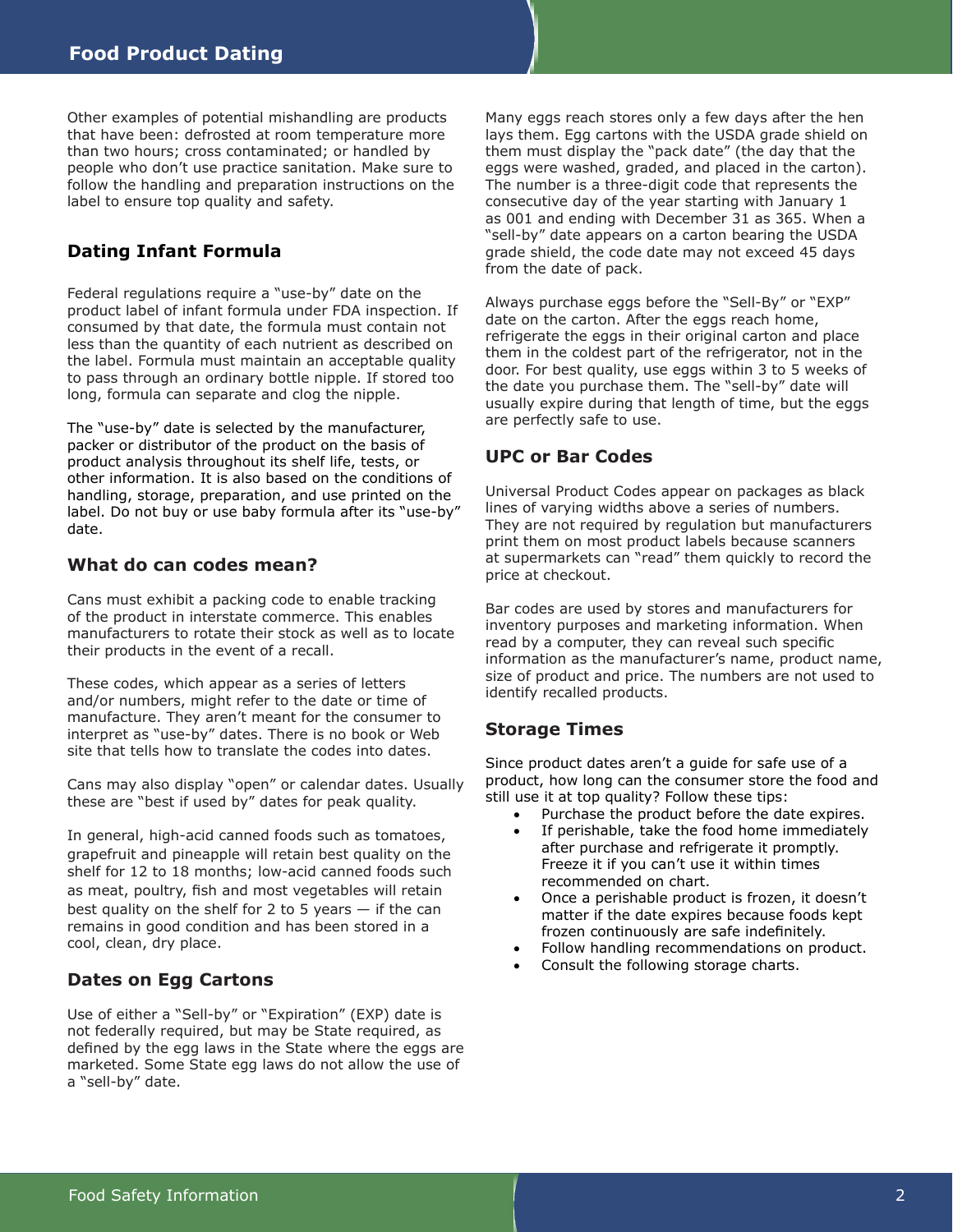## **Refrigerator Home Storage (at 40 °F or below) of Fresh or Uncooked Products**

If product has a "use-by" date, follow that date. If product has a "sell-by" date or no date, cook or freeze the product by the times on the following chart.

## **Refrigerator Storage of Fresh or Uncooked Products**

| <b>Product</b>                                                                     | <b>Storage Times After Purchase</b> |  |
|------------------------------------------------------------------------------------|-------------------------------------|--|
| Poultry                                                                            | 1 or 2 days                         |  |
| Beef, Veal, Pork and Lamb                                                          | 3 to 5 days                         |  |
| Ground Meat and Ground Poultry                                                     | 1 or 2 days                         |  |
| <b>Fresh Variety Meats</b><br>(Liver, Tongue, Brain, Kidneys, Heart, Chitterlings) | 1 or 2 days                         |  |
| Cured Ham, Cook-Before-Eating                                                      | 5 to 7 days                         |  |
| Sausage from Pork, Beef or Turkey, Uncooked                                        | 1 or 2 days                         |  |
| Eggs                                                                               | 3 to 5 weeks                        |  |